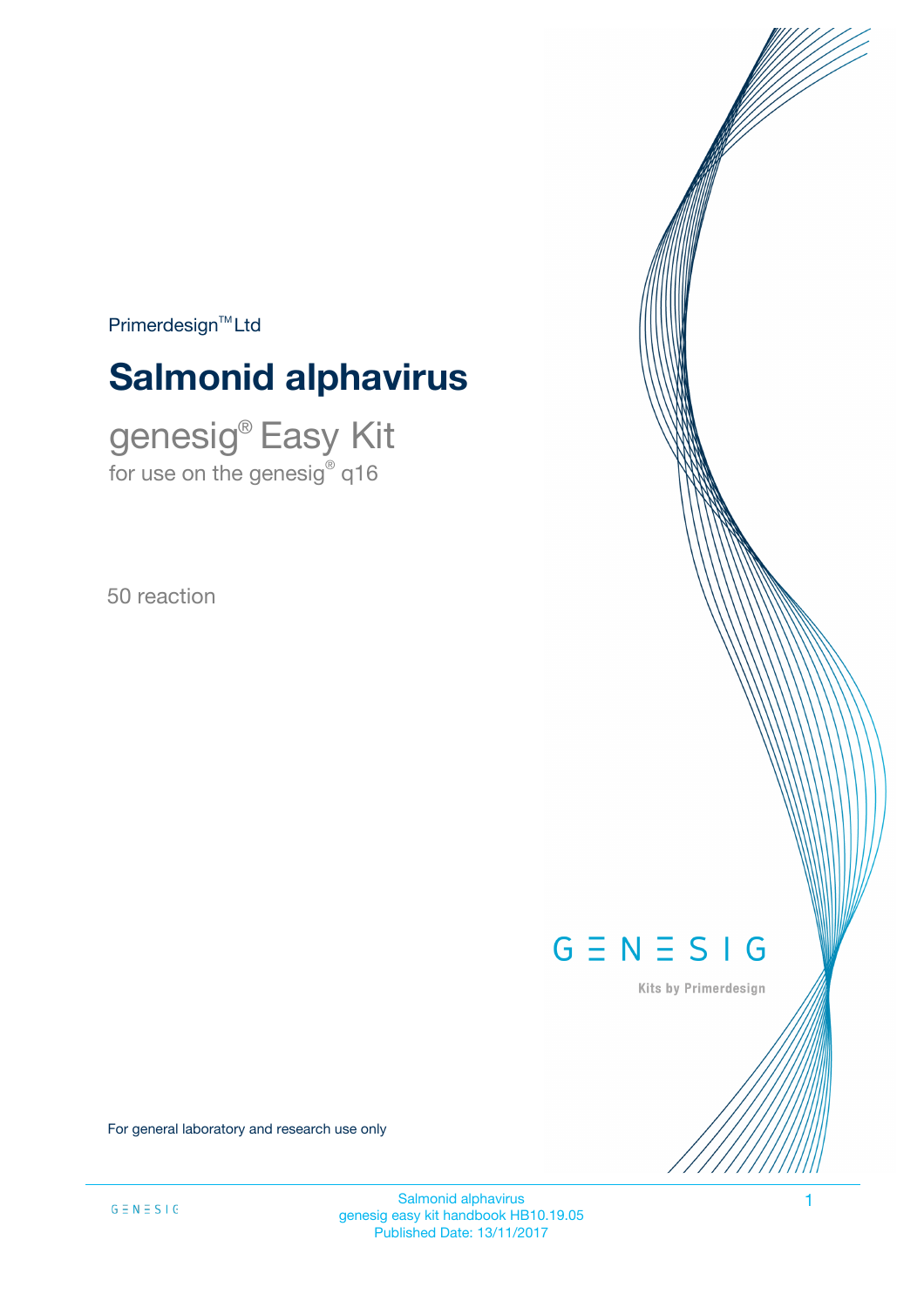## genesig® Easy: at a glance guide

#### **For each RNA test**

| Component                | <b>Volume</b>  | Lab-in-a-box pipette |  |
|--------------------------|----------------|----------------------|--|
| SAV primer/probe mix     | 5 <sub>µ</sub> |                      |  |
| Your RNA sample          | 5 <sub>µ</sub> |                      |  |
| oasig OneStep Master Mix | 10 µl          |                      |  |

#### **For each positive control**

| Component                 | Volume         | Lab-in-a-box pipette |  |
|---------------------------|----------------|----------------------|--|
| SAV primer/probe mix      | 5 <sub>µ</sub> |                      |  |
| Positive control template | 5 <sub>µ</sub> |                      |  |
| oasig OneStep Master Mix  | 10 µl          |                      |  |

#### **For each negative control**

| Component                | Volume         | Lab-in-a-box pipette |   |
|--------------------------|----------------|----------------------|---|
| SAV primer/probe mix     | 5 <sub>µ</sub> |                      |   |
| <b>Water</b>             | 5 <sub>µ</sub> |                      | - |
| oasig OneStep Master Mix | 10 µl          |                      |   |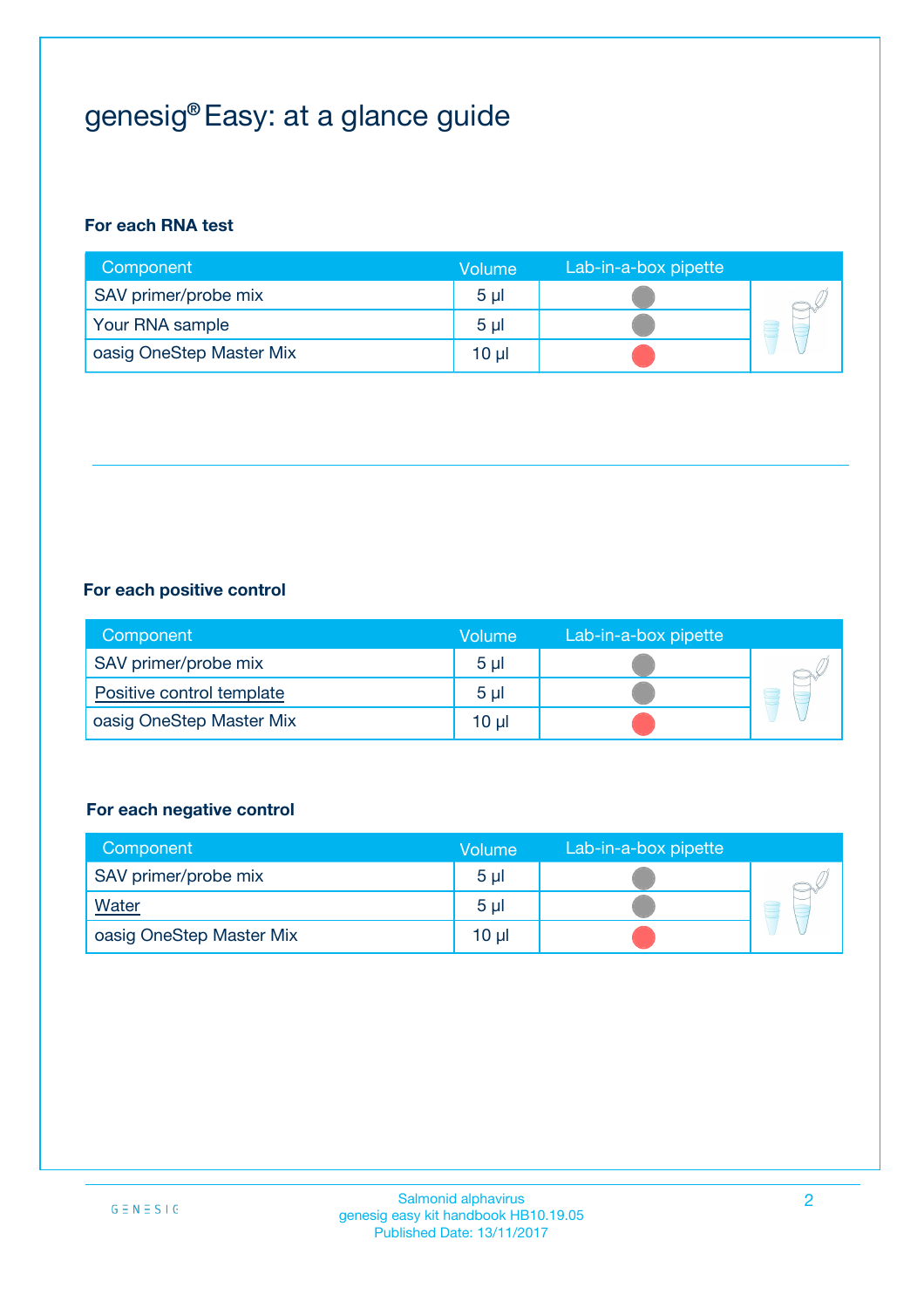

## Reagents and equipment to be supplied by the user

#### **genesig® q16 instrument**

#### **genesig® Easy DNA/RNA Extraction Kit**

This kit is designed to work well with all processes that yield high quality RNA but the genesig Easy extraction method is recommended for ease of use.

#### **genesig® Lab-In-A-Box**

The genesig Lab-In-A-Box contains all of the pipettes, tips and racks that you will need to use a genesig Easy kit. Alternatively if you already have these components and equipment these can be used instead.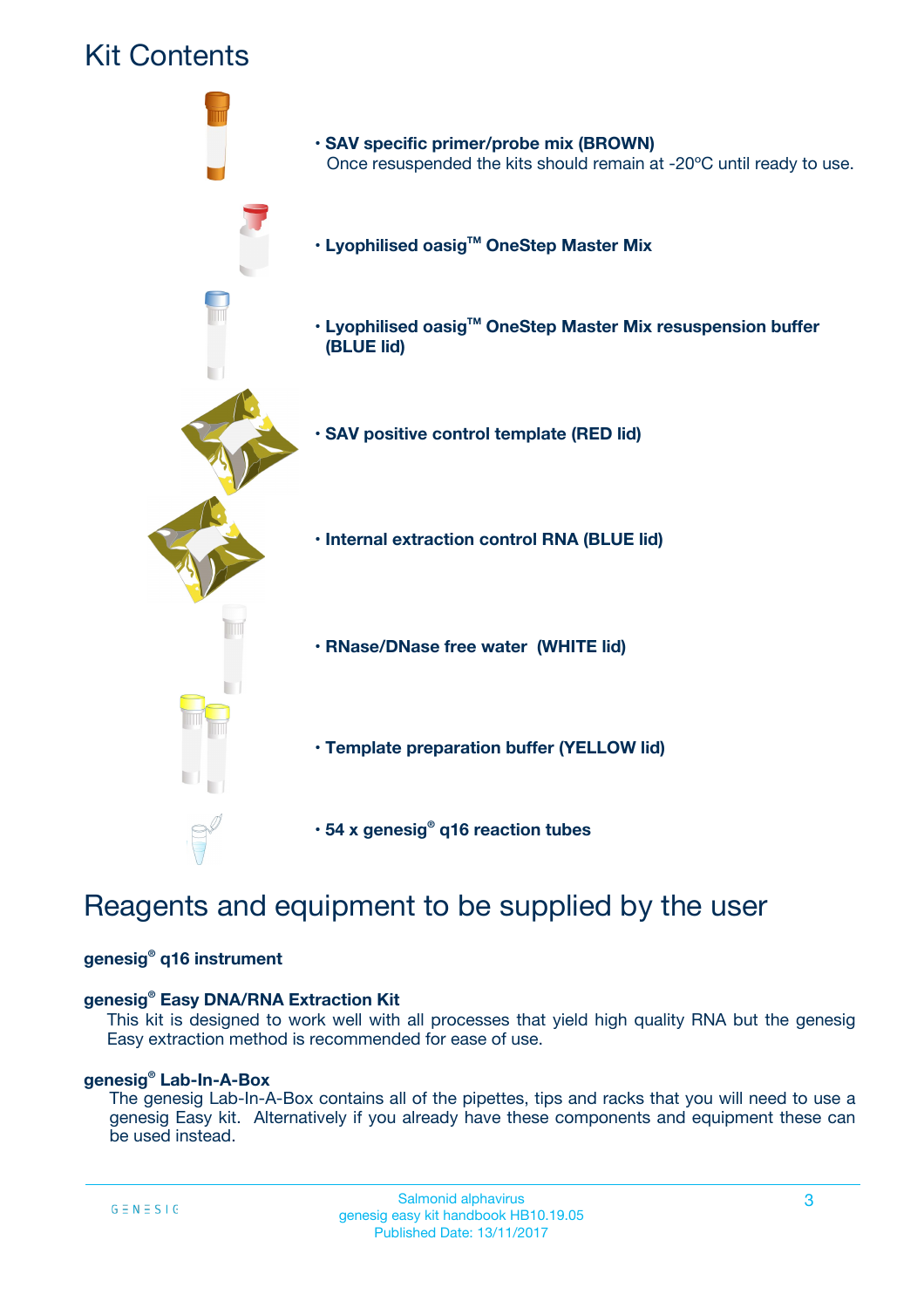## Step-by-step guide

### 1. Resuspend the test components



Use the blue pipette to transfer 500µ**l\*** of the oasig OneStep Master Mix resuspension buffer into the tube of lyophilised oasig OneStep Master Mix and mix well by gently swirling.

**\***Transfering 525µl of the oasig OneStep Master Mix resuspension buffer to your oasig OneStep Master Mix (instead of the 500µl recommended above) will enable you to take full advantage of the 50 reactions by accounting for volume losses during pipetting. In order to do so with the genesig Easy fixed volume pipettes use 1x blue, 2x red and 1x grey pipettes to make the total volume. Please be assured that this will not adversely affect the efficiency of the test.



Then use the blue pipette to transfer 500µl of water into the brown tube labelled SAV primers/probe. Cap and shake tube to mix. A thorough shake is essential to ensure that all components are resuspended. **Failure to mix well can produce poor kit performance.**

These components are now ready to use.

Store them in the freezer from hereon.

#### Top tip

- Ensure that the primer/probe mix is mixed thoroughly before each use by shaking.
- Once resuspended do not expose genesig Easy kit to temperatures above -20°C for longer than 30 minutes at a time.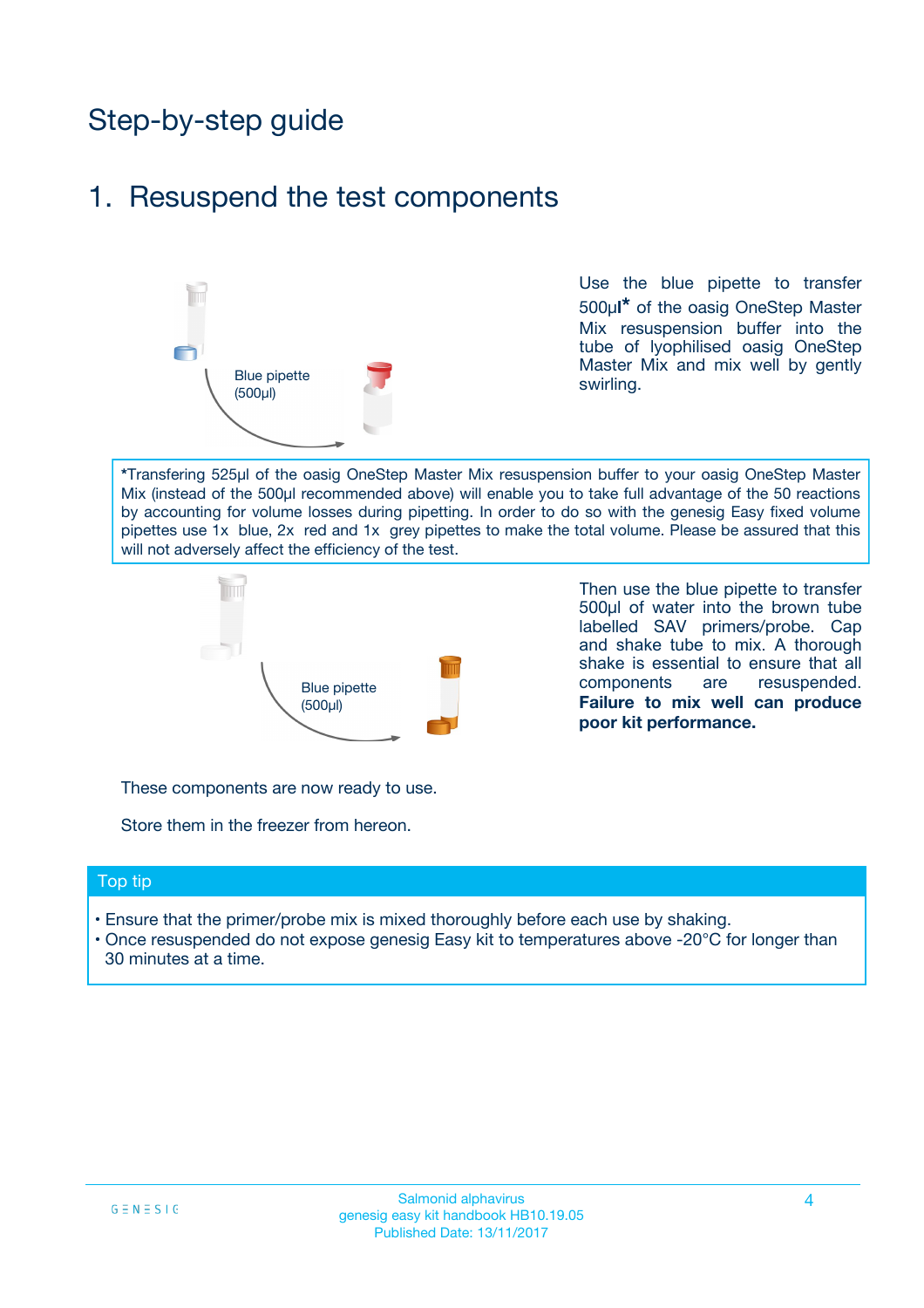## 2. Internal extraction control



Use the blue pipette to transfer 1000µl (2 x 500µl) of template preparation buffer into the Internal Extraction Control RNA tube. Cap and shake tube to mix.

Your kit contains Internal Extraction Control RNA. This is added to your biological sample at the beginning of the RNA extraction process. It is extracted along with the RNA from your target of interest. The q16 will detect the presence of this Internal Extraction Control RNA at the same time as your target. This is the ideal way to show that your RNA extraction process has been successful.

#### **If you are using an alternative extraction kit:**

Use the red pipette to transfer 10µl of Internal Extraction Control RNA to your sample **after** the lysis buffer has been added then follow the rest of the extraction protocol.

#### **If using samples that have already been extracted:**

Use the grey pipette to transfer 5µl of Internal Extraction Control RNA to your extracted sample.

### 3. Add primer/probe mix to all reaction tubes





For every reaction to be run, use the grey pipette to add 5µl of your SAV primers/probe mix to every tube.

#### Top tip

- Always pipette the primer/probe mix directly into the bottom of the tube.
- You can label the tube lids to aid your reaction setup but avoid labelling tube sides.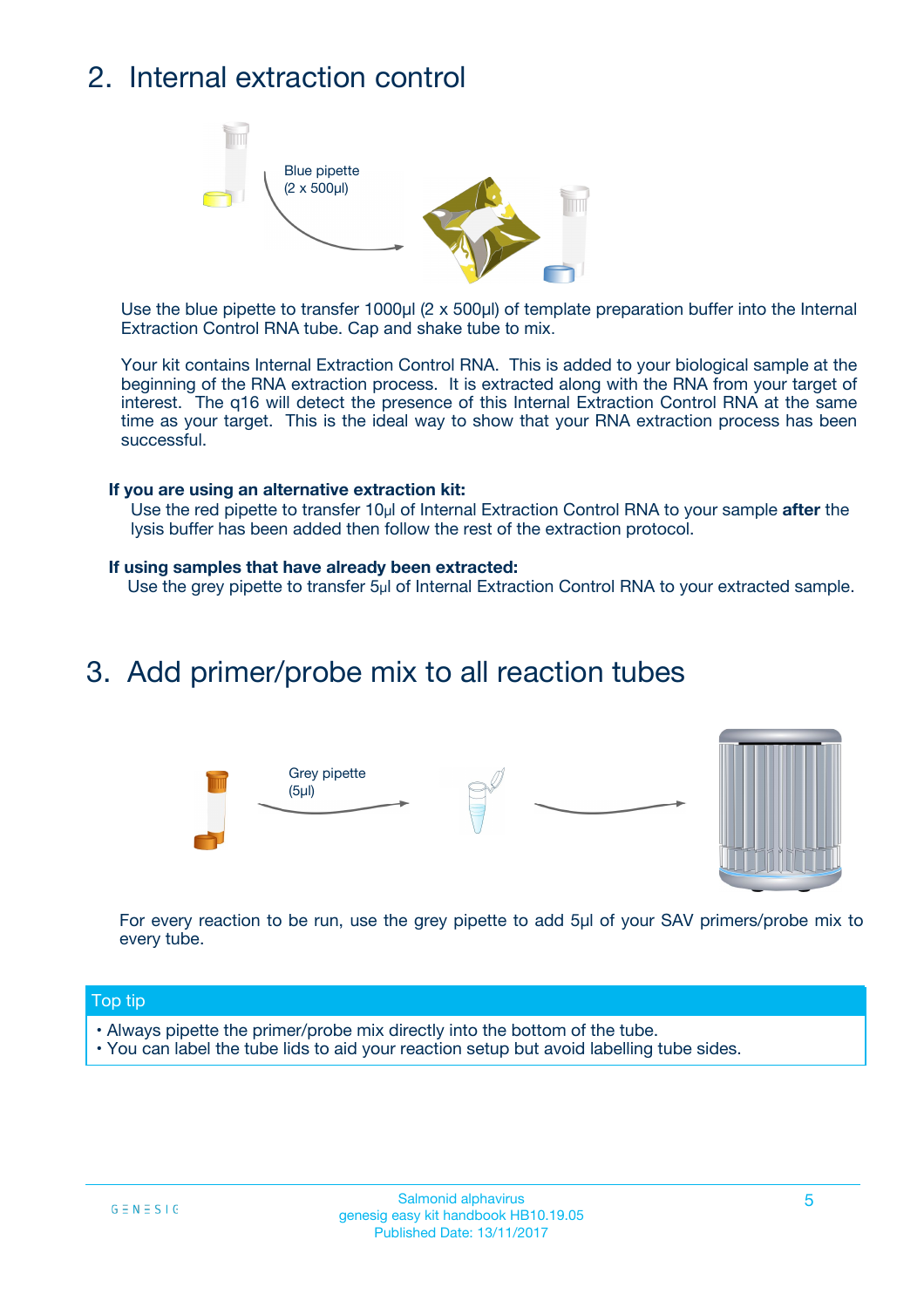## 4. Add Master Mix to all reaction tubes



For every reaction to be run, use the red pipette to add 10µl of the oasig OneStep Master Mix to the tubes containing primer/probe mix.

Move swiftly to begin your q16 run, as any delay after the oasig OneStep Master Mix has been added can effect the sensitivity of your test.

#### Top tip

**•** Always add the oasig OneStep Master Mix to the side of the tube to reduce the introduction of bubbles.

### 5. Negative control



For each test you will require a negative control. Instead of RNA water is used. This sample should typically prove negative thus proving that all of your positive samples really are positive.

To create a negative control reaction simply use the grey pipette to add 5µl of the water to the required reaction tubes. Close these tubes after adding the water.

Because some genesig kit targets are common in the environment you may occasionally see a "late" signal in the negative control. The q16 software will take this into account accordingly.

#### Top tip

**•** Always add the water to the side of the tube to reduce the introduction of bubbles.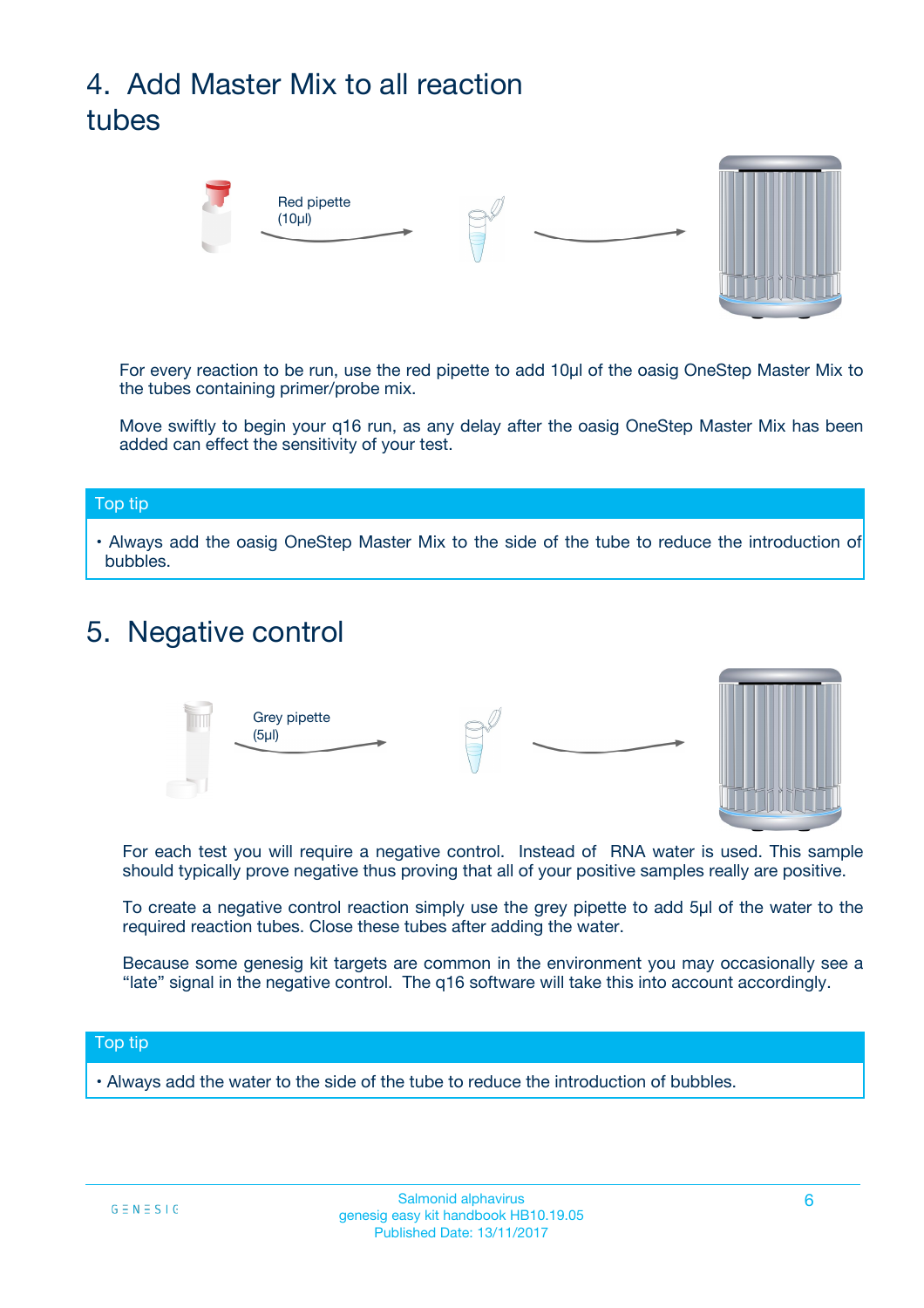## 6. Set up a test





For each sample you wish to analyse, use the grey pipette to add 5µl of your RNA sample to the required reaction tubes. Close these tubes after adding the sample. Always change pipette tips between samples.

#### Top tip

**•** Always add the RNA sample to the side of the tube to reduce the introduction of bubbles.

### 7. Positive control



Use the blue pipette to transfer 500µl of template preparation buffer into the positive control template tube. Cap and shake tube to mix.

Each time you run a test you will require a positive control. This is a small portion of RNA from your target of interest. It serves two purposes:

1. It will always test positive so it shows that everything is working as it should be.

2. The q16 software knows how much RNA is present in the positive control. So it can automatically compare your sample of interest with the positive control to calculate the amount of target RNA in your sample.

To create a positive control reaction simply use 5µl of the positive control instead of your RNA sample.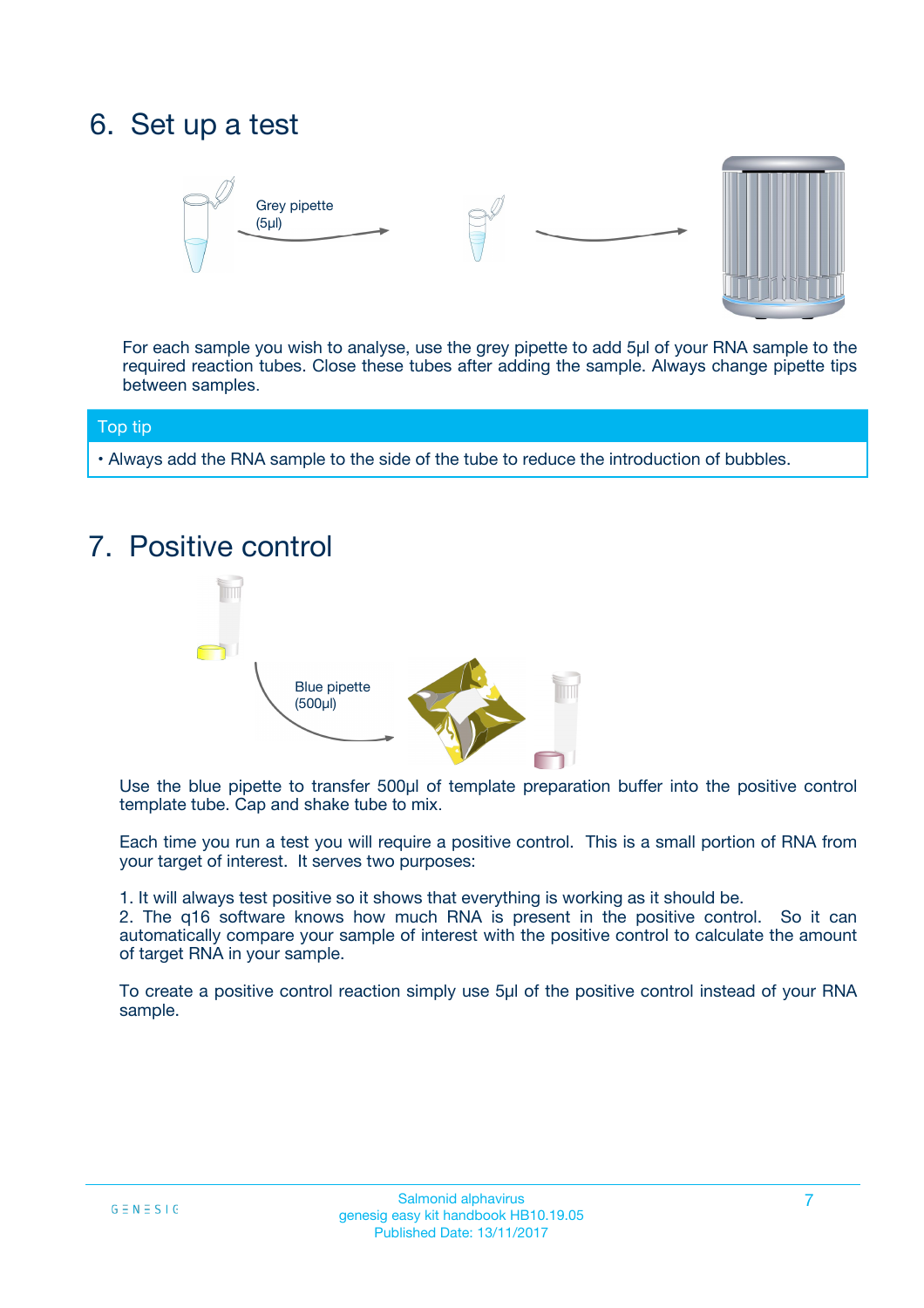



Take great care when setting up your positive control. The positive control template has the potential to give you a false positive signal in your other samples. Set positive controls up last after all other sample tubes are closed. Always change pipette tips between samples. You may even choose to set up positive controls in a separate room.

#### Top tip

**•** Always add the positive control template to the side of the tube to reduce the introduction of bubbles.

### 8. Running the test

Place the tubes into the correct positions in your q16 as defined by the software, this may include positioning of empty tubes to ensure that the q16 lid is balanced. The run can then be started.

|                      | genesig q16 PCR software - 1.2                                                          |                                  | $\Box$                                                                       |
|----------------------|-----------------------------------------------------------------------------------------|----------------------------------|------------------------------------------------------------------------------|
|                      | $N$ ew<br><b>Open Experiments:</b><br>Unsaved (New Experiment 2<br>$\blacktriangledown$ | <b>E</b> Open<br>Save<br>Save As | $G \equiv N \equiv S \mid G$<br><b>C</b> Close<br><b>&amp; Configuration</b> |
| <b>Stages:</b>       | Setup<br><b>Results</b>                                                                 |                                  |                                                                              |
| <b>Notes</b>         |                                                                                         | <b>Samples</b>                   | <b>Tests</b>                                                                 |
|                      | <b>Name and Details</b>                                                                 | Color<br>Note<br>Name            | Color<br>Note<br>Name                                                        |
|                      | New Experiment 2017-10-26 11:06                                                         | Sample 1                         | على<br>4<br>Test 1                                                           |
|                      | Kit type: genesig® Easy Target Detection kit                                            | Sample 2                         |                                                                              |
|                      | Instrument Id.:                                                                         | Sample 3                         | $\equiv$<br>$\equiv$                                                         |
|                      | <b>Run Completion Time:</b>                                                             | Sample 4                         |                                                                              |
| <b>Notes</b>         | $\blacktriangle$                                                                        | Sample 5                         | 企<br>40                                                                      |
|                      | $\overline{\mathbf{v}}$                                                                 |                                  | ÷<br>⊕                                                                       |
| <b>Well Contents</b> |                                                                                         |                                  | Run                                                                          |
| Pos.                 | Test                                                                                    | Sample                           | <b>Run Status</b>                                                            |
| -1                   | Test 1                                                                                  | Negative Control                 | $\blacktriangle$                                                             |
| $\overline{2}$       | Test 1                                                                                  | Positive Control                 |                                                                              |
| 3                    | Test 1                                                                                  | Sample 1                         | Show full log                                                                |
| $\overline{4}$       | Test 1                                                                                  | Sample 2                         |                                                                              |
| 5                    | Test 1                                                                                  | Sample 3                         | <b>Run Control</b>                                                           |
| 6                    | Test 1                                                                                  | Sample 4                         |                                                                              |
| $\overline{7}$       | Test 1                                                                                  | Sample 5                         |                                                                              |
| 8                    |                                                                                         |                                  | $\triangleright$ Start Run<br>■ Abort Run                                    |
| ◡                    | <b><i>ADD FURTHER COLLANDELIA</i></b>                                                   |                                  | $\overline{\mathbf{v}}$                                                      |

#### Top tip

- Before loading tubes into the q16, check for bubbles! Flick the bottom of the tubes to remove any bubbles that may have formed during the test setup.
- Apply centrifugal force with a sharp wrist action to ensure all solution is at the bottom of the reaction tube.
- When repeating a test you can use a previous file as a template by clicking 'open' then selecting File name > Files of Type > Experiment file as template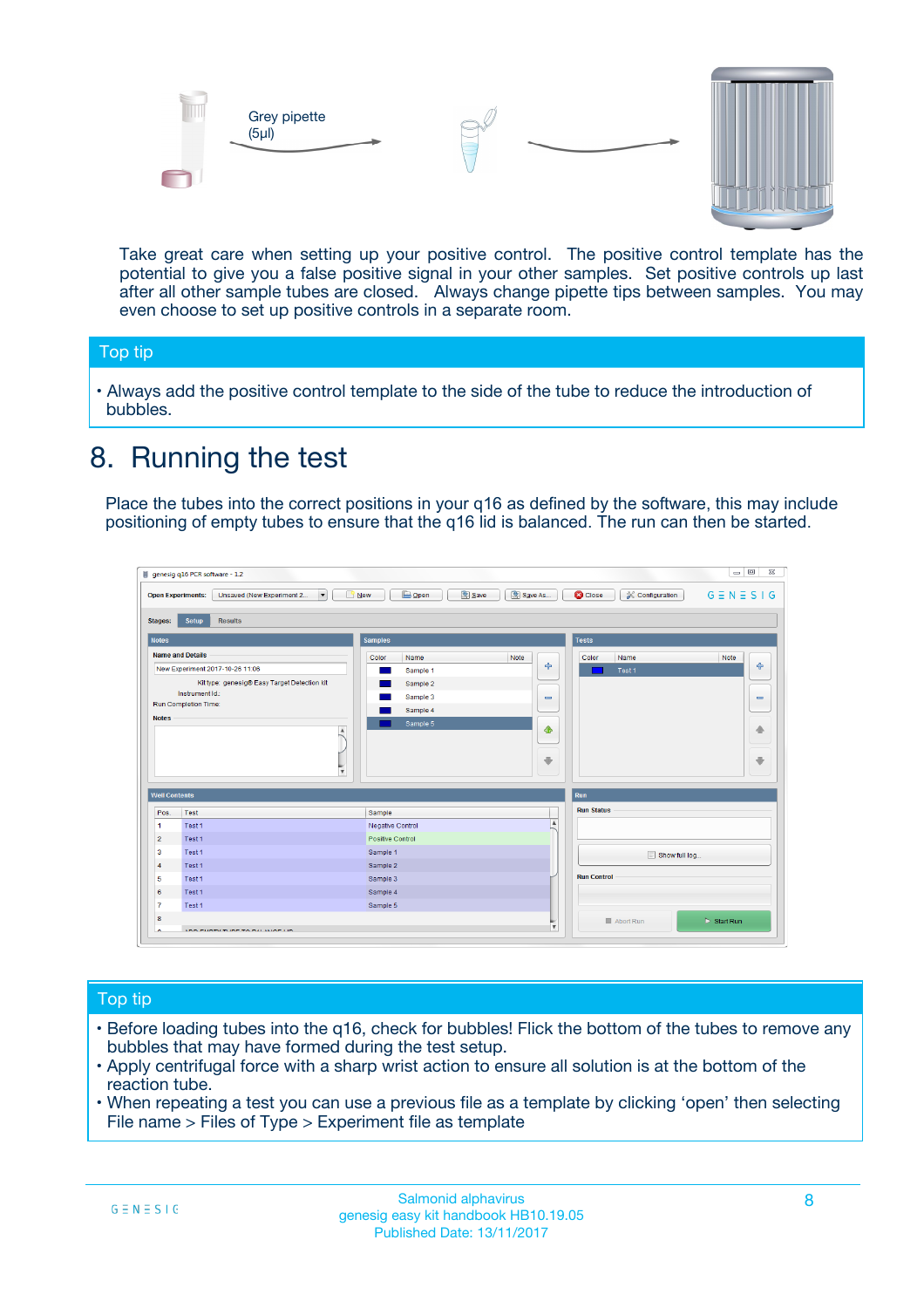### What do my results mean?

Analysis of your data is carried out automatically by the genesig q16. The following information is designed to help you fully understand a result or to troubleshoot:

### "Positive"

#### **Explanation**

Your sample has produced a positive result. Your target of interest is present and you can use the reported quantity.

### "Negative"

#### **Explanation**

Your sample has produced a negative result. The target is not present in your sample.

### "Test contaminated"

#### **Explanation**

The Negative Control should be completely free of any DNA/RNA. If you see this error message it means that at some point during the setup, the Negative Control has been contaminated with DNA/RNA and has given a positive signal. This contamination has invalidated the test. The Positive Control and your test samples are both possible sources of contaminating DNA/RNA. The genesig q16 reaction tubes from previous runs will also contain very high amounts of DNA so it is important that these are carefully disposed of after the run is completed and NEVER OPENED. It may be the case that your kits have become contaminated which will lead to the same problem occurring repeatedly.

#### **Solutions**

1. Clean your working area using a commercial DNA remover solution to ensure the area is DNA free at the start of your run and re-run the test.

2. If the problem persists then the kit has become contaminated and it will have to be discarded and replaced with a new kit. When you open the new kit, run a simple test to show that changing the kit has solved the problem. Prepare a test which includes only the Positive Control, the Negative Control and one 'mock sample'. For the 'mock sample' add water instead of any sample RNA. The result for the Negative Control and the mock sample should be negative indicating that contamination is no longer present.

#### **Preventive action**

An ideal lab set-up has a 'Clean area' where the test reagents are prepared and a 'sample area' where DNA/RNA samples and the Positive Control template are handled. The best workflow involves setting up all the test components (excluding the positive control template) in the clean area and then moving the tests to the sample area for sample and Positive Control addition. If this method is followed then the kit components are always kept away from possible sources of contamination. For extra security the Negative Control can be completely prepared and sealed in the clean area. All work areas should be decontaminated regularly with DNA remover.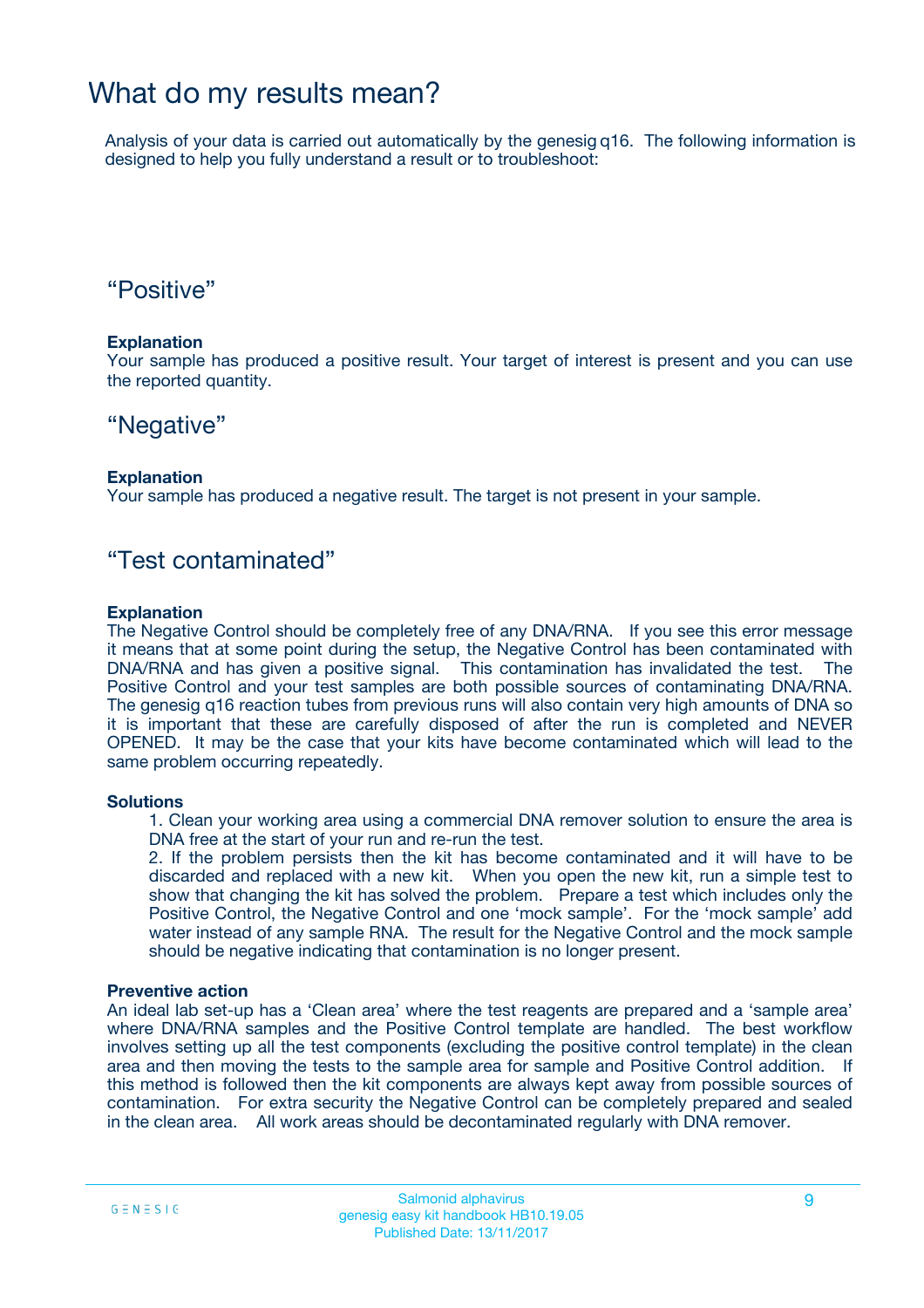### "Sample preparation failed"

#### **Explanation**

The test has failed because the quality of the sample was not high enough. The Internal Extraction Control component identifies whether the sample has been prepared correctly and is of suitable quality. This error message means that this quality control test has failed and the sample quality is not high enough for analysis.

#### **Solutions**

1. Check the sample preparation protocol for any user errors then repeat.

2. Poor quality samples can result from overloading the sample preparation protocol with too much starting material. Try reducing the amount of starting material then repeat.

3. Failing to add the Internal Extraction Control RNA to your sample during the sample preparation protocol can also lead to a reported result of "sample preparation failed". Ensure that this step has not been overlooked or forgotten. If your samples are derived from an archive store or from a process separate from your genesig Easy extraction kit; you must add 5µl of Internal Extraction Control RNA into each 0.5ml of your sample to make it suitable for use on the q16.

### "Positive result, poor quality sample"

#### **Explanation**

The test is positive so if you are only interested in obtaining a 'present or absent' answer for your sample then your result is reliable. However, the test contains an Internal Extraction Control component that identifies if the sample is of high quality. This quality control test has failed and the sample is not therefore of high enough quality to accurately calculate the exact copy number of RNA present. If you require quantitative information for your sample then proceed with the solutions below.

#### **Solutions**

1. For appropriate solutions, read the "Sample preparation failed" section of this handbook.

### "Test failed"

#### **Explanation**

The test has failed because the Positive Control has not worked. The Positive Control is present to show that all aspects of the test are working correctly together. When this control test fails, the test as a whole is invalidated. This finding indicates that a problem has occurred in the reaction set-up part of the experiment and has nothing to do with sample preparation.

#### **Solutions**

- 1. Check the entire workflow and test set-up to look for any user errors, then repeat the test e.g. have the right colour pipettes and solutions been used with the correct tubes?
- 2. Ensure the positive and negative controls are inserted into the correct wells of your q16.

3. A component of the test may have 'gone off' due to handing errors, incorrect storage or exceeding the shelf life. When you open a new kit, run a simple test to show that changing the kit has solved the problem. Prepare a test which includes only the Positive Control, the Negative Control and one 'mock sample'. For the 'mock sample' add internal control template instead of any sample RNA. If the Positive Control works, the mock sample will now be called as a negative result.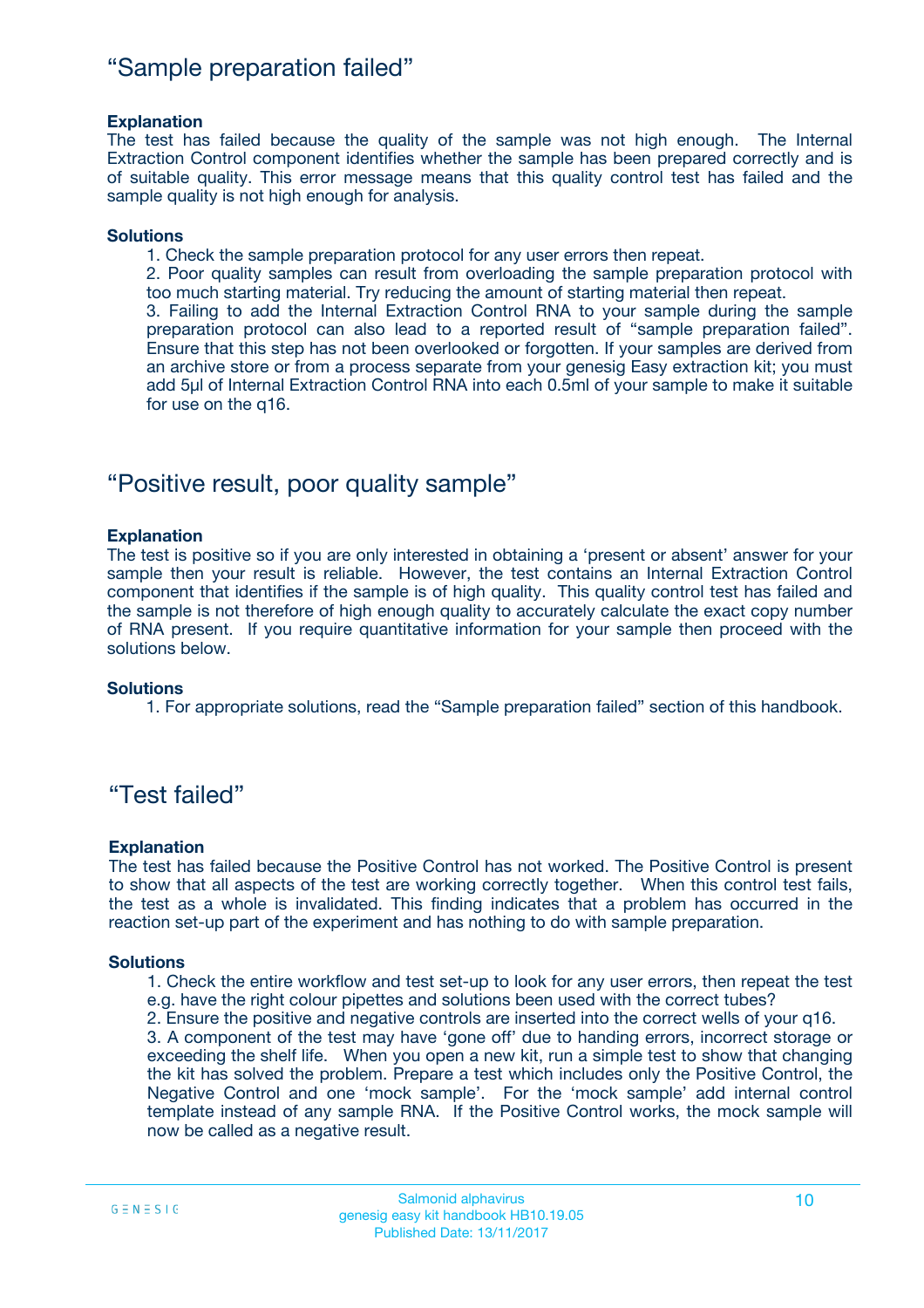### "Test failed and is contaminated"

#### **Explanation**

The Positive Control is indicating test failure, and the Negative Control is indicating test contamination. Please read the "Test Failed" and "Test contamination" sections of this technical support handbook for a further explanation.

#### **Solution**

1. For appropriate solutions, read both the "Test failed" and "Test contaminated" sections of this handbook.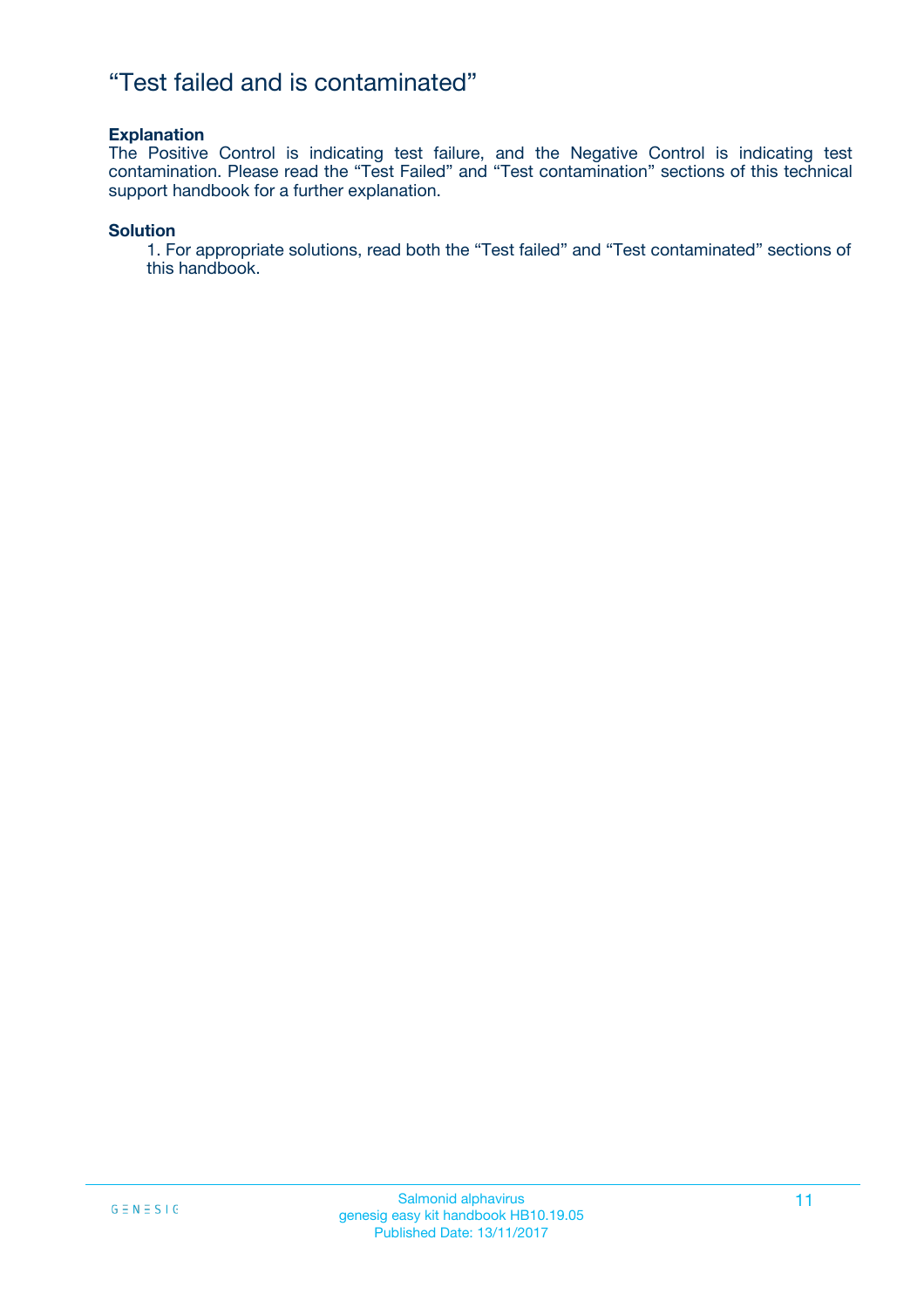## Salmonid alphavirus

Salmonid Alphavirus (SAV), (initially referred to as Salmon Pancreas Disease Virus) is a virus species that infects salmonid fish species. It contains 6 subtypes, and belongs to the family Togaviridae. SAV subtypes 1-3 are now referred to as: Salmon Pancreas Disease Virus (SAV-1), Sleeping Disease Virus (SAV-2) and Norwegian Salmonid Alphavirus (SAV-3). SAV-4 is found in Ireland and Scotland to date, SAV-5 is only found in Scotland to date and SAV-6 is only found in Ireland to date.

SAV is a single stranded RNA virus and is present in fresh, brackish and marine water, with the ability to survive for long periods of time. Infection can occur at all salmonid fish life stages, in all organs and only seems to be geographically present in Europe.

The disease is horizontally transmitted via water, transportation of infected fish, contaminated equipment etc and symptoms include sudden in-appetence with increased presence of yellow faecal casts as well as fish swimming close to the surface of the water; sleeping disease virus may cause the fish to lay on their side at the bottom of the tank.

SAV 1 and 3 have been shown to be the most pathogenic of the 6 subtypes and are associated with pathology in the cardiovascular and muscular tissue of cultured salmon; SAV 2 and 6 have been shown to be the least pathogenic.

The mortality rate of a typical SAV outbreak can range from 5% to 60%. As a result, fast and accurate detection can be key. Real time PCR is a sensitive and specific method of surveillance through examination of tissue samples, especially if samples from thin, slender fish (runts) are included.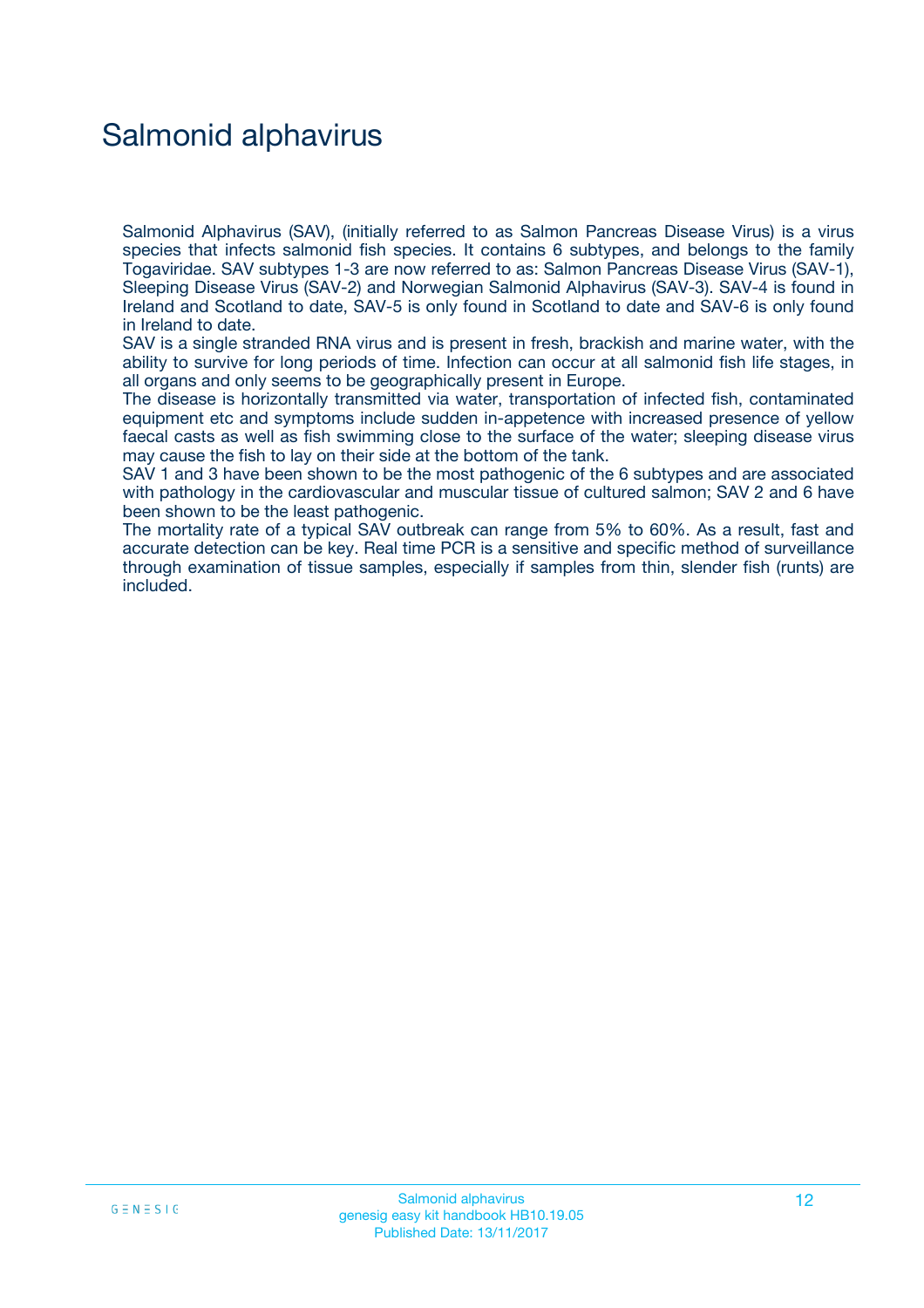## **Specificity**

The Primerdesign genesig Kit for Salmonid alphavirus (SAV) genomes is designed for the in vitro quantification of SAV genomes. The kit is designed to have the broadest detection profile possible whilst remaining specific to the SAV genome.

The primers and probe sequences in this kit have 100% homology with a broad range of SAV sequences based on a comprehensive bioinformatics analysis.

If you require further information, or have a specific question about the detection profile of this kit then please send an e.mail to enquiry@primerdesign.co.uk and our bioinformatics team will answer your question.